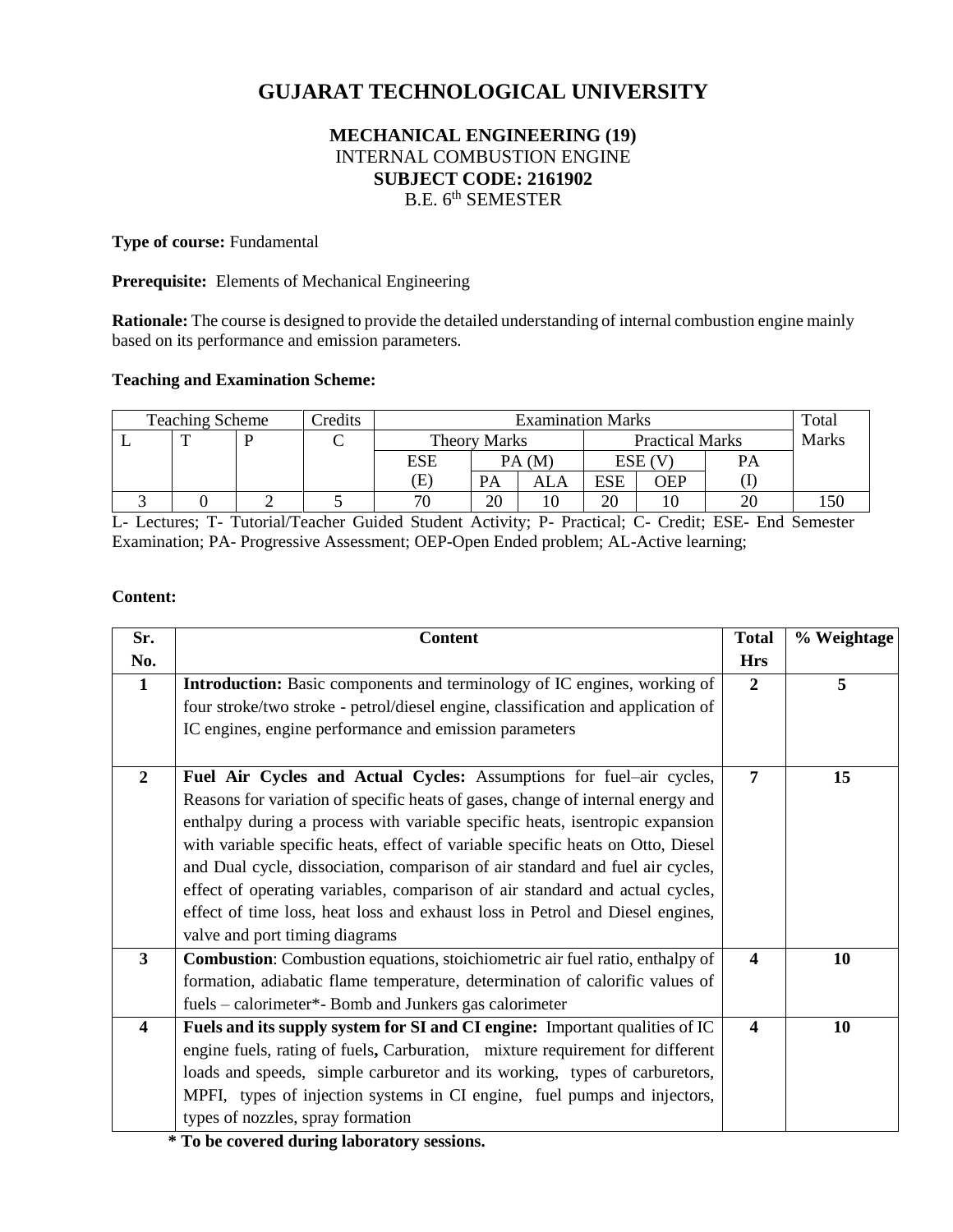| 5  | Ignition and Governing System: Battery and magneto ignition system, spark     | 4                       | 10             |
|----|-------------------------------------------------------------------------------|-------------------------|----------------|
|    | plug, firing order, quality, quantity & hit and miss governing                |                         |                |
| 6  | Supercharging: Need for supercharging, Effect of supercharging, types of      | $\overline{\mathbf{4}}$ | 10             |
|    | supercharger, methods of supercharging, thermodynamic analysis of             |                         |                |
|    | supercharged engine cycle, limitations of supercharging, turbocharging        |                         |                |
| 7  | Combustion in SI and CI Engines: Stages of combustion in SI engines,          | 7                       | 15             |
|    | abnormal combustion and knocking in SI engines, factors affecting knocking,   |                         |                |
|    | effects of knocking, control of knocking, combustion chambers for SI engines, |                         |                |
|    | Stages of combustion in CI engines, detonation in C.I. engines, factors       |                         |                |
|    | affecting detonation, controlling detonation, combustion chamber for SI and   |                         |                |
|    | CI engine                                                                     |                         |                |
| 8  | Engine Lubrication and Cooling: Lubrication of engine components,             | $\mathbf{3}$            | 8              |
|    | Lubrication system – wet sump and dry sump, crankcase ventilation, Types of   |                         |                |
|    | cooling systems – liquid and air cooled, comparison of liquid and air cooled  |                         |                |
|    | systems                                                                       |                         |                |
| 9  | Measurement and Testing of IC engines: Measurement of indicated power,        | $\overline{\mathbf{4}}$ | 10             |
|    | brake power, fuel consumption and emission, Measurement of friction power     |                         |                |
|    | by Willan's Line Method* and Morse Test*, calculation of brake thermal        |                         |                |
|    | efficiency, brake power and brake specific fuel consumption of IC Engines,    |                         |                |
|    | variable compression ratio engines, heat balance sheet of IC Engines          |                         |                |
| 10 | Engine Emission and their control: Air pollution due to IC engines, Euro I    | $\overline{2}$          | 5              |
|    | to VI norms, HC, CO and $NOx$ emission, catalytic convertor                   |                         |                |
| 11 | Application of diesel engines in power field, merit and demerits of diesel    | $\mathbf{1}$            | $\overline{2}$ |
|    | engine power plants, layout of diesel engine power plants                     |                         |                |

## **Suggested Specification table with Marks (Theory):**

| <b>Distribution of Theory Marks</b> |       |         |         |         |                 |  |  |  |
|-------------------------------------|-------|---------|---------|---------|-----------------|--|--|--|
| R Level                             | Level | A Level | N Level | E Level | $\degree$ Level |  |  |  |
|                                     |       |         | 18      |         |                 |  |  |  |

# **Legends: R: Remembrance; U: Understanding; A: Application, N: Analyze and E: Evaluate C: Create and above Levels (Revised Bloom's Taxonomy)**

Note: This specification table shall be treated as a general guideline for students and teachers. The actual distribution of marks in the question paper may vary slightly from above table.

## **Reference Books:**

- 1. Internal Combustion Engine Fundamentals by John B. Heywood, McGraw Hill Education Pvt Ltd.
- 2. Internal Combustion Engine by V Ganeshan, McGraw Hill Education Pvt Ltd.
- 3. Internal Combustion Engine by M.L.Mathur and R.P.Sharma, Dhanpat Rai Publications (P) Ltd.
- 4. Fundamentals of Internal Combustion engine by H.N.Gupta, PHI Learning.
- 5. Internal Combustion Engines 2<sup>nd</sup> Edition by Colin Ferguson and Allan Kirkpatrick, Wiley India Pvt. Ltd.

### **Course Outcome:**

After learning the course the students should be able to: